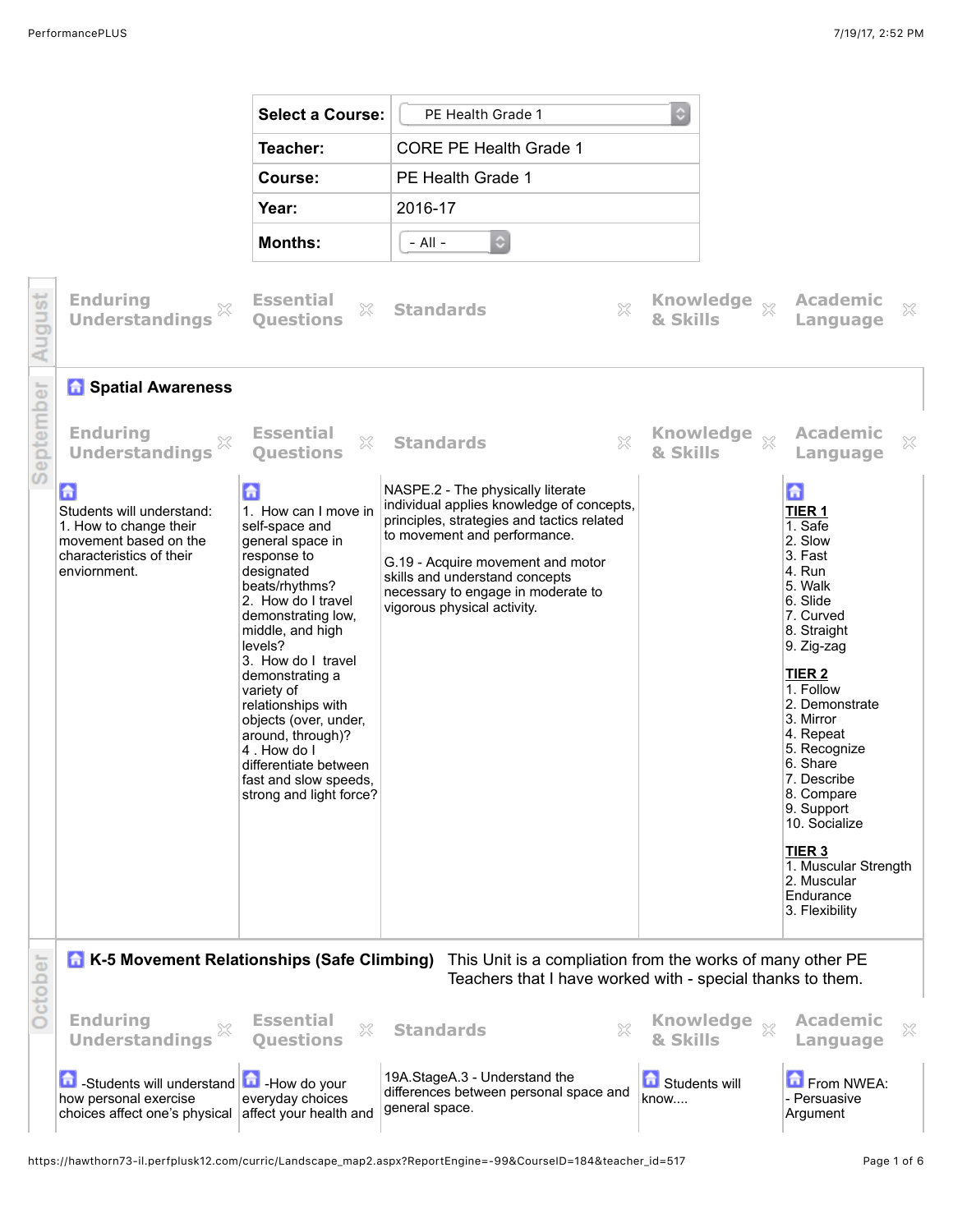| fitness                                                                                   | fitness?<br>- How can you                                   | 19A.StageA.4 - Participate in                                                                                                                                                                                                                                  | -simple cues involved<br>in weight transfer and                                                     | - Intensity<br>- Reaction Force                      |
|-------------------------------------------------------------------------------------------|-------------------------------------------------------------|----------------------------------------------------------------------------------------------------------------------------------------------------------------------------------------------------------------------------------------------------------------|-----------------------------------------------------------------------------------------------------|------------------------------------------------------|
| - Students will understand<br>getting fit and staying fit will<br>help them in and out of | improve your success<br>with these<br>challenges?           | activities/games that make the heart beat<br>faster and increases the rate of<br>breathing.                                                                                                                                                                    | dynamic and static<br>balance movements.                                                            | - Newtons 3rd Law<br>- (Base) of Support<br>- Rotate |
| school.<br>- Students will understand                                                     | - Do all exercises help<br>the body in the same<br>way?     | 19A.StageB.4 - Demonstrate an<br>awareness of others while moving in<br>general and/or personal space.                                                                                                                                                         | -The importance of<br>participating safely,<br>responsibly, and                                     | - Inference<br>center-of-gravity                     |
| what power means and what<br>it doesn't mean.                                             | - What does it mean<br>to be the best version<br>of myself? | 19A.StageB.6 - Participate in<br>activities/games that make the heart beat<br>faster and increase the rate of breathing.                                                                                                                                       | cooperatively<br>-what activities can be<br>done outside of school                                  |                                                      |
|                                                                                           |                                                             | 19B.StageA.2 - Respond to teacher<br>prompts that enhance the development                                                                                                                                                                                      | to improve muscular<br>strength and<br>endurance                                                    |                                                      |
|                                                                                           |                                                             | of weight bearing and balance activities<br>on a variety of body parts.                                                                                                                                                                                        | Students will be able<br>to                                                                         |                                                      |
|                                                                                           |                                                             | 19B.StageA.3 - Demonstrate spatial<br>awareness in personal and general<br>space (directional, levels, pathways)<br>behind, ahead of, next to, near to, over,<br>under, on, through, beside.                                                                   | -Name and point to<br>the muscles that help<br>them achieve success<br>with various                 |                                                      |
|                                                                                           |                                                             | 19B. Stage B.1 - Identify personal space.                                                                                                                                                                                                                      | challenges.                                                                                         |                                                      |
|                                                                                           |                                                             | 19B.StageB.2 - Demonstrate a<br>combination of two simple weight bearing<br>and/or balance movements or activities.                                                                                                                                            | - Show ability to move<br>in various directions<br>(e.g., behind, ahead<br>of, next to, near, over, |                                                      |
|                                                                                           |                                                             | 19B.StageB.3 - Distinguish between<br>moving behind, ahead of, next to, near<br>to, over, under, on, through, beside.                                                                                                                                          | under on, through,<br>beside) in stations,<br>and centers.                                          |                                                      |
|                                                                                           |                                                             | 19B.StageB.4 - Relate activity-based<br>movement skills to movement concepts<br>using the qualities of movement such as<br>speed and flow (e.g., participate in<br>dodging/ fleeing activities in slower<br>speeds without running into others or<br>objects). | -Demonstrate<br>understanding of<br>personal and group<br>safety                                    |                                                      |
|                                                                                           |                                                             | 19C.StageA.1 - Develop responsibility for<br>safe movement practices.                                                                                                                                                                                          |                                                                                                     |                                                      |
|                                                                                           |                                                             | 19C.StageA.2 - Recite the safety<br>guidelines for daily activities.                                                                                                                                                                                           |                                                                                                     |                                                      |
|                                                                                           |                                                             | 19C.StageA.3 - Participate safely in<br>physical activity by following rules and<br>directions.                                                                                                                                                                |                                                                                                     |                                                      |
|                                                                                           |                                                             | 19C.StageA.4 - Work cooperatively with<br>others during activity.                                                                                                                                                                                              |                                                                                                     |                                                      |
|                                                                                           |                                                             | 19C.StageA.5 - Repeat safe practices<br>and/or behaviors for physical activity.                                                                                                                                                                                |                                                                                                     |                                                      |
|                                                                                           |                                                             | 19C.StageA.6 - With teacher support,<br>demonstrate safe movement in general<br>and personal space.                                                                                                                                                            |                                                                                                     |                                                      |
|                                                                                           |                                                             | 19C.StageA.7 - List possible injuries that<br>can occur when not following safety<br>rules.                                                                                                                                                                    |                                                                                                     |                                                      |
|                                                                                           |                                                             | 19C.StageB.1 - Recognize the safety<br>factors associated with participating in<br>physical activities.                                                                                                                                                        |                                                                                                     |                                                      |
|                                                                                           |                                                             | 19C.StageB.2 - Apply class rules,<br>procedures, and safety practices.                                                                                                                                                                                         |                                                                                                     |                                                      |
|                                                                                           |                                                             | 19C.StageB.3 - Choose between safe                                                                                                                                                                                                                             |                                                                                                     |                                                      |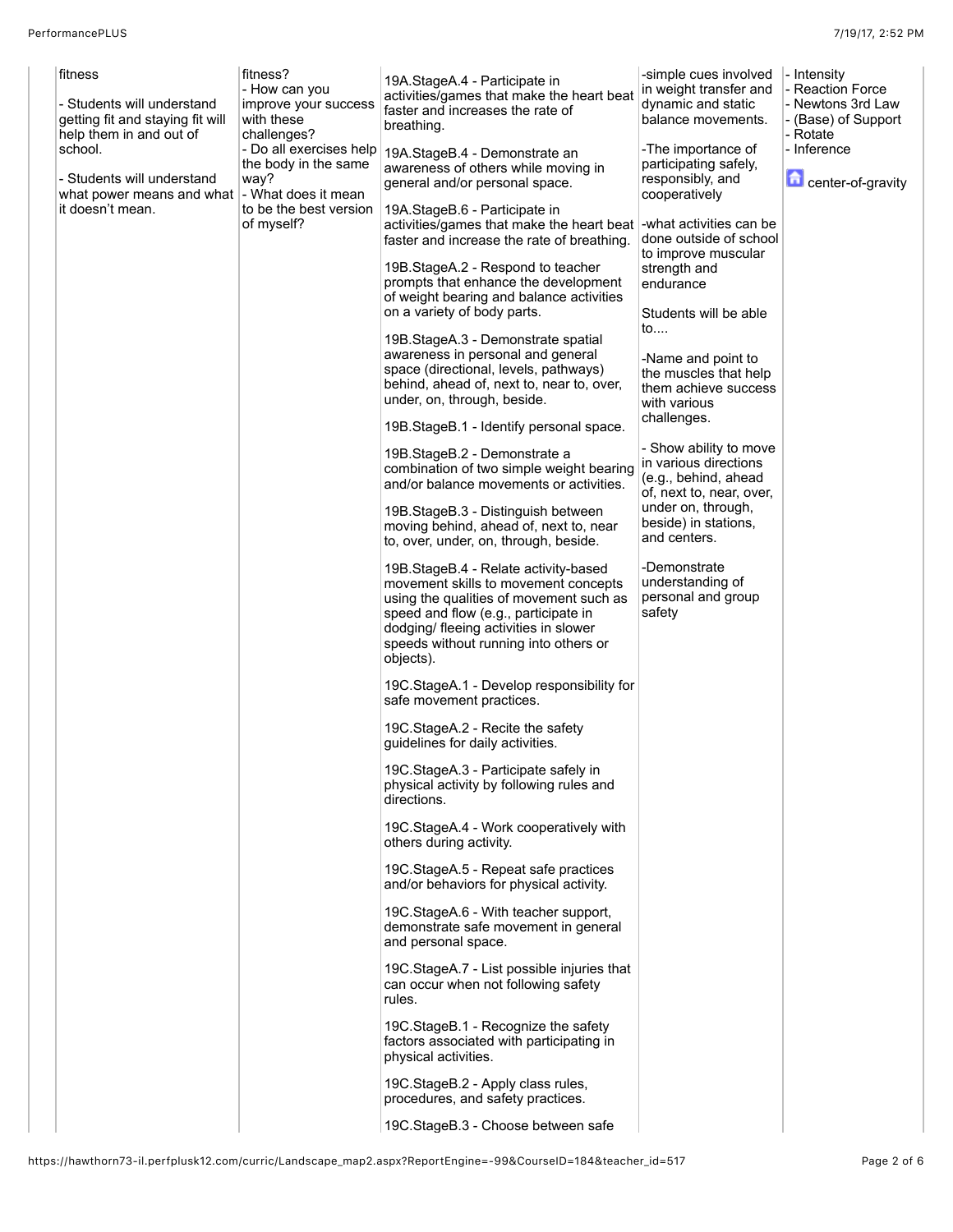| and unsafe practices/behaviors.                                                                                         |  |
|-------------------------------------------------------------------------------------------------------------------------|--|
| 19C.StageB.4 - Work cooperatively with<br>others during activity                                                        |  |
| 19C.StageB.5 - Identify safety<br>procedures when participating in group<br>physical activity.                          |  |
| 19C. StageB.6 - Move with an awareness<br>of others in general space.                                                   |  |
| 20A.StageA.1 - Participate in health-<br>related and skill-related fitness activities.                                  |  |
| 20A.StageA.2 - Identify activities that will<br>change your heart rate.                                                 |  |
| 20A.StageA.3 - Demonstrate how to<br>locate a pulse in the wrist or neck to<br>measure heart rate.                      |  |
| 20A. Stage B.3 - Identify activities that will<br>change your heart rate.                                               |  |
| 21A.StageA.3 - Participate safely in<br>physical activity.                                                              |  |
| 21A.StageA.4 - Repeat safe practices<br>and/or behaviors during physical activity.                                      |  |
| 21A.StageA.5 - Demonstrate the ability<br>to work independently and cooperatively<br>during physical activity.          |  |
| 21A.StageA.6 - Complete part(s) of a<br>task when participating in physical<br>activity.                                |  |
| 21A.StageB.1 - Recall the class<br>procedures followed for participation in<br>physical activity.                       |  |
| 21A.StageB.2 - Repeat the safety<br>procedures followed when participating in<br>physical activity.                     |  |
| 21A.StageB.3 - Participate safely in<br>physical activity.                                                              |  |
| 21A.StageB.4 - Choose between safe<br>and unsafe practices and/or behavior.                                             |  |
| 21A.StageB.5 - Follow directions when<br>participating in physical activity.                                            |  |
| 21A.StageB.6 - Perform independently<br>and cooperatively when participating in<br>physical activity.                   |  |
| 21A.StageB.7 - Complete a task when<br>participating in physical activity.                                              |  |
| 21B. Stage A.1 - Listen to safe practices<br>and/or behaviors for the day's structured<br>physical activity.            |  |
| 21B. Stage A.2 - Demonstrate the ability<br>to work cooperatively with a partner for a<br>structured physical activity. |  |
| 21B. Stage A.3 - Complete part(s) of a<br>task when working with a partner or<br>group.                                 |  |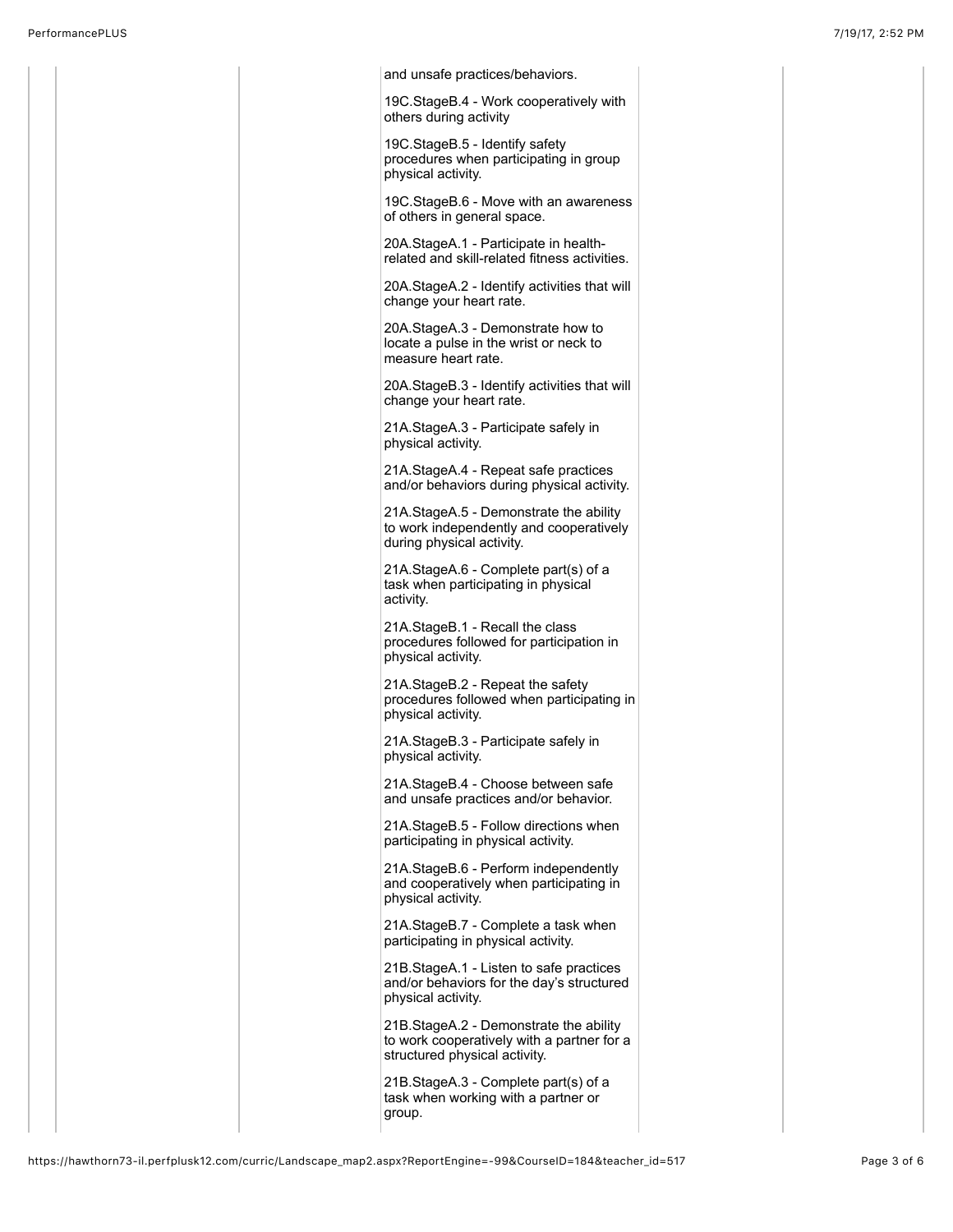| November     | <b>Enduring</b><br>X<br><b>Understandings</b>                                                                                                                                                                                                                                                                                                                                      | <b>Essential</b><br>X<br><b>Ouestions</b>                                                                                                                                                                                           | 21B.StageB.1 - Repeat safety practices<br>and/or behaviors when working with a<br>partner during physical activity.<br>21B.StageB.2 - Demonstrate the ability<br>to work cooperatively with a partner or<br>small group during physical activity.<br>21B.StageB.3 - Complete a task when<br>working with a partner or group with<br>some teacher intervention during<br>physical activity.<br>X<br><b>Standards</b> | Knowledge xx<br>& Skills                                                                                                                                                                                                                                                                                                            | <b>Academic</b><br>$\mathbb{X}$<br>Language                                                                                                                                                                                                                                                                                                                                                                                                                                                                                                                              |
|--------------|------------------------------------------------------------------------------------------------------------------------------------------------------------------------------------------------------------------------------------------------------------------------------------------------------------------------------------------------------------------------------------|-------------------------------------------------------------------------------------------------------------------------------------------------------------------------------------------------------------------------------------|---------------------------------------------------------------------------------------------------------------------------------------------------------------------------------------------------------------------------------------------------------------------------------------------------------------------------------------------------------------------------------------------------------------------|-------------------------------------------------------------------------------------------------------------------------------------------------------------------------------------------------------------------------------------------------------------------------------------------------------------------------------------|--------------------------------------------------------------------------------------------------------------------------------------------------------------------------------------------------------------------------------------------------------------------------------------------------------------------------------------------------------------------------------------------------------------------------------------------------------------------------------------------------------------------------------------------------------------------------|
| ecember<br>≏ | <b>A</b> Motor Skills<br><b>Enduring</b><br><b>Understandings</b><br>a<br>Students will understand:<br>1. How to safely use motor<br>skills in personal and general travelling in personal<br>space.<br>2. Students will understand<br>when to use appropriate<br>motor skills given a certain<br>situation.<br>3. The components to<br>complete gallop, hop, and<br>catch skills. | <b>Essential</b><br>X<br><b>Questions</b><br>$\mathbf{G}$<br>1. What changes do I<br>need to make when<br>vs. general space?<br>2. What are some<br>different ways I can<br>change my movement<br>while performing<br>motor skills? | $\mathbb{S}^2$<br><b>Standards</b><br>NASPE.1 - The physically literate<br>individual demonstrates competency in a<br>variety of motor skills and movement<br>patterns.<br>G.19 - Acquire movement and motor<br>skills and understand concepts<br>necessary to engage in moderate to<br>vigorous physical activity.                                                                                                 | Knowledge xx<br>& Skills<br>$\mathbf{d}$<br>1. Hops, gallops,<br>jogs, and slides using<br>a mature pattern<br>(S1.E1.1)<br>2. Catches a soft<br>object from a self-toss 5. Catch<br>before it bounces<br>$(S1.E16.1a)$ .<br>3. Catches various<br>sizes of balls self-<br>tossed or tossed by a<br>skilled thrower<br>(S1.E16.1b). | <b>Academic</b><br>X<br>Language<br>命<br>TIER <sub>1</sub><br>1. Run<br>2. Slide<br>3. Gallop<br>4. Hop<br>6. Balance<br>7. Roll<br>8. Toss<br>9. Fast<br>10. Slow<br>11. Hard<br>12. Soft<br>13. Jump<br>14. Forward<br>15. Backward<br>16. Over<br>17. Under<br>18. Safety<br>TIER <sub>2</sub><br>1. Share<br>2. Follow<br>3. Describe<br>4. Repeat<br>5. Direction<br>6. Demonstrate<br>7. Describe<br>8. Compare<br>9. Contrast<br>10. Predict<br>11. Explain<br><b>TIER 3</b><br>1. Locomotor<br>2. Non-locomotor<br>3. Object Control<br>4. Pathway<br>5. Pattern |